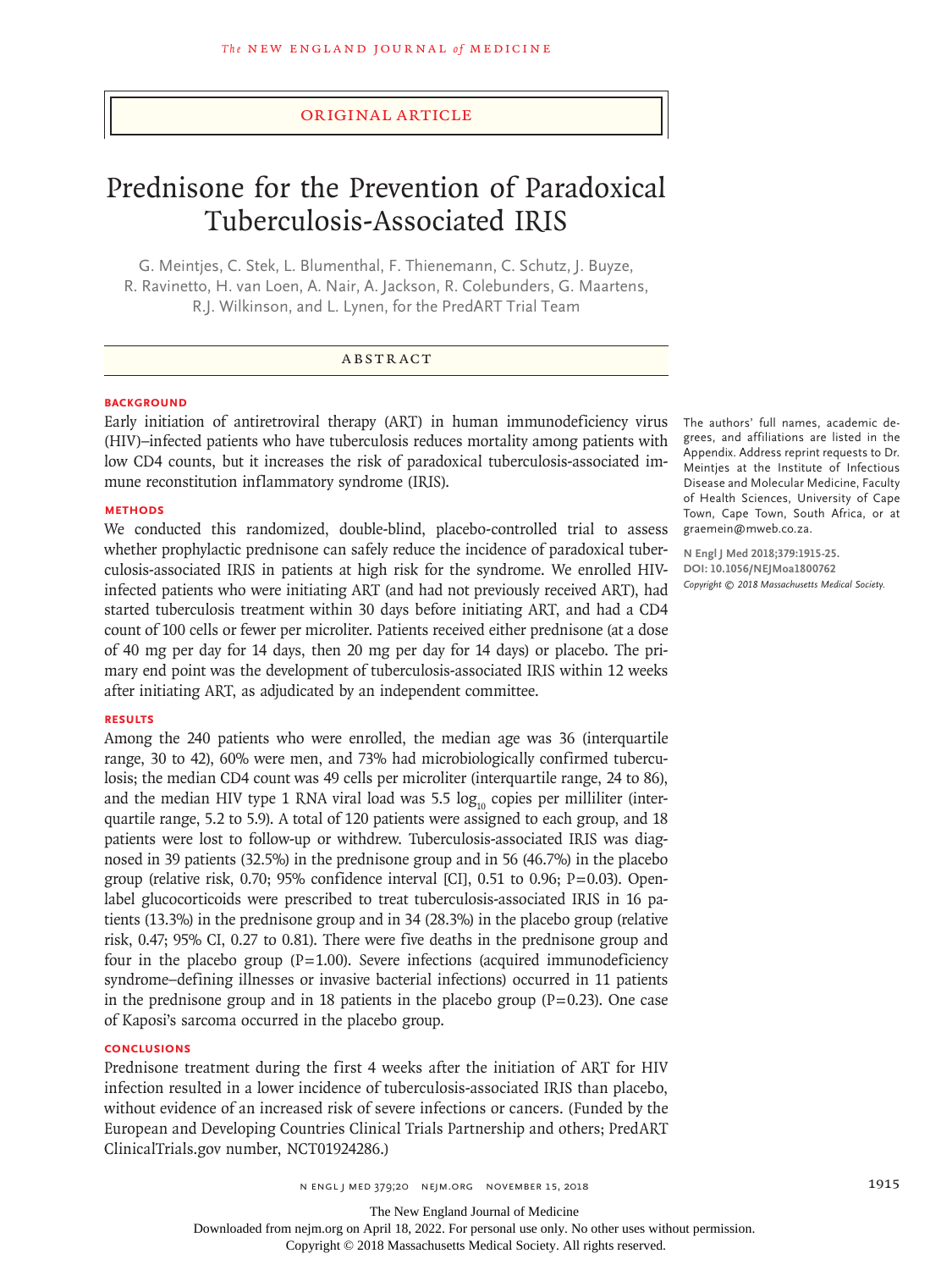I<br>pres n resource-limited countries, a substantial proportion of patients infected with the human immunodeficiency virus (HIV) present for care with advanced immunosuppression and low CD4 counts, $<sup>1</sup>$  and tuberculosis is the</sup> most common opportunistic infection.<sup>2</sup> Paradoxical tuberculosis-associated immune reconstitution inflammatory syndrome (IRIS) — an immunopathologic reaction characterized by recurrent or new inflammatory features of tuberculosis that manifest shortly after the initiation of antiretroviral therapy (ART) in patients receiving antituberculosis treatment3 — occurs in 18% of patients (range, 4 to 54), according to a pooled estimate derived from 40 observational cohort studies.4 Features include recurrent symptoms, fever, lymphadenitis, and worsening pulmonary infiltrates on radiography. Low CD4 counts and a short interval between the start of antituberculosis treatment and the start of ART increase the risk of tuberculosis-associated IRIS.<sup>4</sup> Tuberculosis-associated IRIS is associated with considerable morbidity, and 25% of patients with this syndrome are hospitalized.4

Clinical trials that evaluated the timing of ART in patients with tuberculosis showed that early initiation of ART (initiation approximately 2 weeks after the start of antituberculosis treatment) resulted in a higher survival rate than ART initiated approximately 8 weeks after the start of antituberculosis treatment in patients with CD4 counts of 50 cells or fewer per microliter.<sup>5</sup> These findings informed World Health Organization (WHO) guidelines, which emphasize accelerating ART initiation in patients with tuberculosis and low CD4 counts.<sup>6</sup> However, despite the survival benefit, early initiation of ART more than doubles the risk of tuberculosis-associated IRIS.<sup>5</sup> No evidence-based strategy to prevent tuberculosisassociated IRIS exists.

Studies that evaluated adjunctive glucocorticoids for the treatment of various forms of tuberculosis showed reduced mortality among patients with tuberculous meningitis and fewer complications related to tuberculous pericarditis.<sup>7,8</sup> Studies involving HIV-infected patients showed that the use of adjunctive glucocorticoids to treat tuberculosis was associated with adverse events, particularly Kaposi's sarcoma,<sup>9,10</sup> but in these studies, most patients were not receiving ART when Kaposi's sarcoma was diagnosed. We previously reported the results of a placebo-controlled trial that showed that administration of prednisone resulted in a shorter duration of hospitalization and faster alleviation of symptoms than placebo when used as treatment for paradoxical tuberculosis-associated IRIS.<sup>11</sup> We hypothesized that a low dose of glucocorticoids to attenuate the aberrant inflammatory response that underlies tuberculosis-associated IRIS during early ART<sup>3</sup> would reduce the risk of this syndrome.

## Methods

#### **Trial Design and Oversight**

We conducted a phase 3, randomized, doubleblind, placebo-controlled trial to assess the efficacy and safety of prednisone for the prevention of paradoxical tuberculosis-associated IRIS in high-risk patients starting ART. The methods have been published previously<sup>12</sup> and are provided in the protocol and statistical analysis plan, available with the full text of this article at NEJM.org.

The protocol was approved by the University of Cape Town human research ethics committee, the Institute of Tropical Medicine institutional review board, and the Antwerp University Hospital ethics committee. The trial was conducted in accordance with International Conference on Harmonisation and South African Good Clinical Practice guidelines and the principles of the Declaration of Helsinki. The authors vouch for the accuracy and completeness of the data and for the fidelity of the trial to the protocol. The University of Cape Town was responsible for the conduct of the trial and hired a consultant to monitor the trial. The funders had no role in the design of the trial; in the collection, analysis, or interpretation of the data; or in the writing of the manuscript. An independent data and safety monitoring board, which was appointed by the University of Cape Town, performed two planned reviews.

# **Trial Setting**

The trial was conducted at the Site B HIV–TB clinic in Khayelitsha, Cape Town, South Africa, a government-run outpatient primary care clinic. Khayelitsha is a township of approximately 500,000 people; in 2015, 917 cases of tuberculosis per 100,000 persons were reported in this township, and 60% of those patients were coinfected with HIV (Caldwell J, City of Cape Town Department of Health: personal communication).

The New England Journal of Medicine

Downloaded from nejm.org on April 18, 2022. For personal use only. No other uses without permission.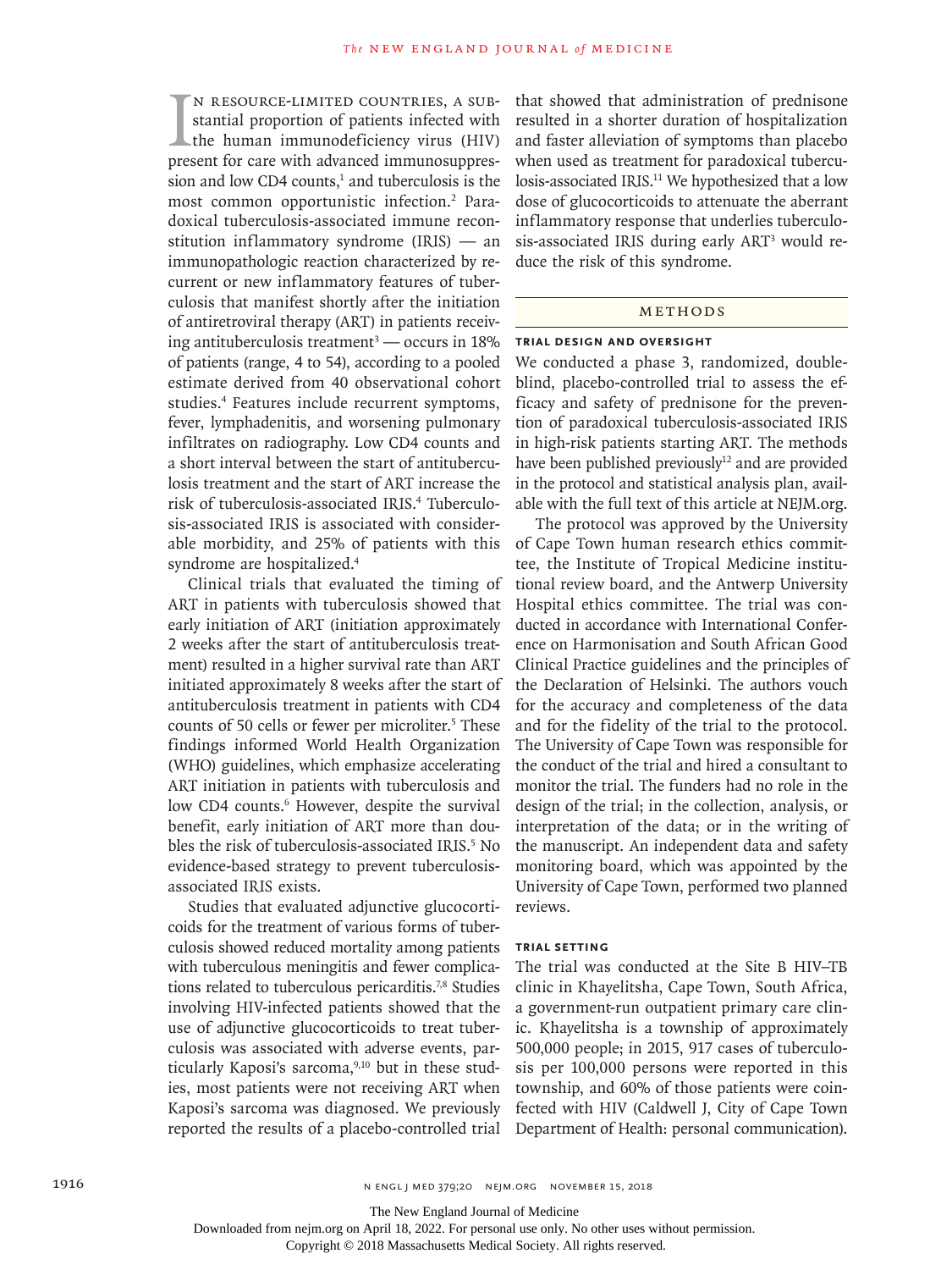# **Participants**

We enrolled patients who were 18 years of age or older, were infected with HIV, had not previously received ART and were now initiating ART, had a CD4 count of 100 cells or fewer per microliter, had microbiologically confirmed tuberculosis or a clinical diagnosis with symptomatic response to antituberculosis treatment, and had been receiving antituberculosis treatment for less than 30 days before initiating ART. The inclusion criteria were designed to result in enrollment of a high-risk group, since the incidence of tuberculosis-associated IRIS is high among patients with a CD4 count of 100 cells or fewer per microliter and among patients who start ART within 30 days after the start of antituberculosis treatment.4,13 Exclusion criteria were Kaposi's sarcoma, pregnancy, neurologic or pericardial tuberculosis, rifampin-resistant tuberculosis, hepatitis B infection, receipt of nonstandard antituberculosis treatment (the standard intensive-phase treatment was considered to be rifampin, isoniazid, pyrazinamide, and ethambutol), poor clinical response to antituberculosis treatment before the start of ART, uncontrolled diabetes, an alanine aminotransferase level of more than 200 IU per liter, an absolute neutrophil count of less than 500 per cubic millimeter, and systemic glucocorticoid use within the previous 7 days. Written informed consent was obtained for screening and again for enrollment.

#### **Interventions and Randomization**

The prednisone and identical-appearing placebo tablets were manufactured by the Gulf Drug Company (Durban, South Africa) and were registered in South Africa and paid for by the trial budget. Identical packages containing prednisone or placebo were prepared at an independent offsite pharmacy and were sealed and numbered from 1 to 240. Participants were enrolled by the trial doctor, were assigned a trial number from 1 to 240, sequentially, and received the corresponding numbered package. Randomization was performed in a 1:1 ratio with a block size of 8; the randomization sequence was prepared by an independent statistician. Patients in the prednisone group received 40 mg of prednisone (in 5-mg tablets) per day for 14 days, followed by 20 mg per day for 14 days, and those in the placebo group received the equivalent number of placebo tablets. The prednisone or placebo was

started within 48 hours after the initiation of ART. Group assignments remained concealed from the staff and patients throughout the course of the trial.

## **Trial Procedures**

Visits were scheduled at weeks 0 (when ART and the trial regimen were initiated), 1, 2, 4, 8, and 12. Patients could return to the clinic for unscheduled visits if they had new or worsening symptoms. If tuberculosis-associated IRIS symptoms persisted at week 12, follow-up was extended so that the date on which the symptoms of the syndrome resolved could be ascertained.

During the course of this trial, results of a trial of prednisolone for the treatment of tuberculous pericarditis became available; the results showed a higher incidence of cancer among HIVinfected patients in the prednisolone group than in the placebo group.<sup>9</sup> On the basis of these results, the data and safety monitoring board for our trial advised that patients should be followed up with a visit to the clinic at 28 weeks and with a telephone call at 1 year to monitor for HIVrelated cancers. All other analyses were restricted to data obtained over 12 weeks.

When tuberculosis-associated IRIS was suspected, testing was performed (e.g., bacterial blood culturing and chest radiography) to exclude alternative causes of clinical deterioration. If tuberculosis-associated IRIS was diagnosed, the trial regimen could be stopped and open-label prednisone could be started at a dose of 1.5 mg per kilogram of body weight per day if the episode was severe enough to warrant glucocorticoid therapy. The decision to treat with open-label glucocorticoids was made by the trial doctor, who remained unaware of the group assignment. Details regarding ART, tuberculosis treatment, and cryptococcal antigen screening, as well as reasons for stopping the trial regimen, are provided in the Supplementary Methods section in the Supplementary Appendix, available at NEJM.org.

## **End Points**

The primary end point was the development of paradoxical tuberculosis-associated IRIS, determined according to the International Network for the Study of HIV-associated IRIS (INSHI) consensus case definition, within 12 weeks after initiating ART.<sup>14</sup> All adverse events that could possibly be attributed to paradoxical tuberculosis-

The New England Journal of Medicine

Downloaded from nejm.org on April 18, 2022. For personal use only. No other uses without permission.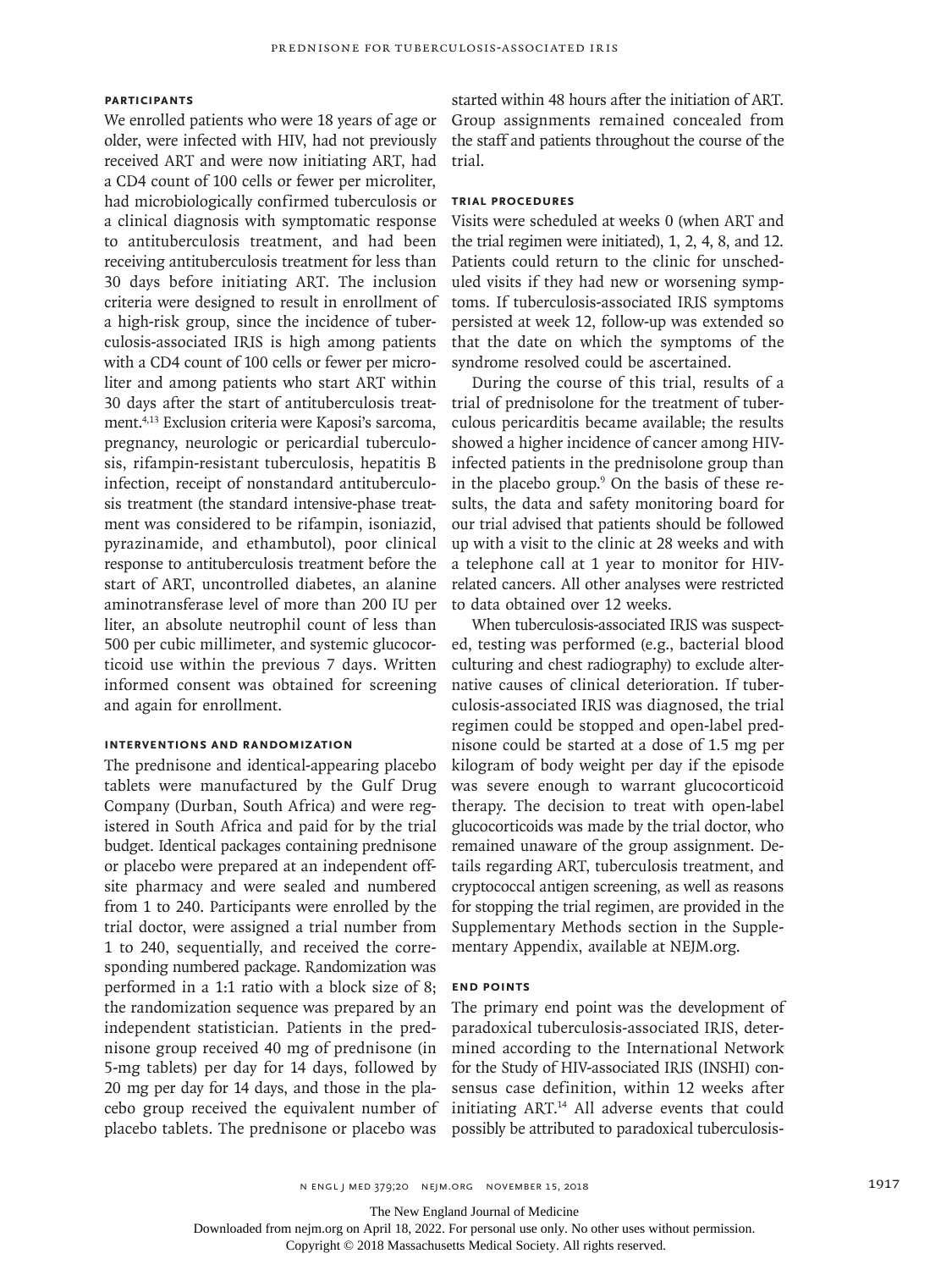associated IRIS were adjudicated by a committee of three expert clinical investigators who were unaware of the group assignments and were not active at the trial clinic; the members of this committee decided by consensus whether INSHI criteria were met. Further details are provided in the Supplementary Appendix. The database was locked and data were unblinded after the final committee adjudication.

Secondary efficacy end points included the time to tuberculosis-associated IRIS; the duration of tuberculosis-associated IRIS; death (from any cause and attributed to tuberculosis-associated IRIS); hospitalization (for any cause and attributed to tuberculosis-associated IRIS); neurologic tuberculosis-associated IRIS; a composite end point of death, hospitalization, and hepatotoxicity; and adverse events resulting in a switch or interruption of antituberculosis treatment or ART. Secondary safety end points were severe infections and cancers, serious adverse events, adverse drug reactions, and grades 1 through 4 adverse events.

## **Statistical Analysis**

Assuming that there would be a 35% incidence of tuberculosis-associated IRIS in the placebo group (approximating the 33% incidence in the early ART group in the Cambodian Early versus Late Introduction of Antiretrovirals [CAMELIA] trial $15$ ) and 50% fewer cases in the prednisone group than in the placebo group, we calculated that 110 patients would need to be enrolled in each group to provide 80% power to test for the difference between the groups in the incidence of tuberculosis-associated IRIS, at a two-sided significance level of 5%. Assuming a 10% loss to follow-up, we planned to enroll a total of 240 patients.

The statistical analysis plan was finalized before the database was locked and unblinded. Analyses of the primary end point and the secondary efficacy end points used the intentionto-treat approach; safety analyses used the perprotocol approach. The analysis of the primary end point was performed with the use of the chisquare test. Secondary end points were analyzed with the use of chi-square, Fisher's exact, or Wilcoxon rank-sum tests, as appropriate. The duration of hospital stay was compared between the groups with the use of a zero-inflated Poisson model. In the comparison of the time from the initiation of ART to the development of tuberculosis-associated IRIS, death and loss to followup were considered to be competing risks, and a cause-specific hazard ratio was estimated, together with a 95% confidence interval. Cumulative incidence curves were plotted according to group.16 Subgroup analyses were prespecified. Adverse events were coded according to the *Medical Dictionary for Regulatory Activities*, version 19.1. All P values were two-sided, and P values of less than 0.05 were considered to indicate statistical significance. Analyses of secondary efficacy end points were not adjusted for multiple comparisons and therefore relative risks are reported with 95% confidence intervals, without P values. The 95% confidence intervals are not adjusted for multiple comparisons and may not be reproducible.

## Results

#### **Trial Population**

From August 2013 through February 2016, a total of 321 adult patients were screened, and 240 were randomly assigned to receive prednisone (120 patients) or placebo (120 patients). The most frequent reasons for exclusion were hepatitis B infection and previous receipt of ART (Fig. 1). One patient in each group did not receive the assigned regimen. Therefore, 240 patients constituted the intention-to-treat population, and 238 made up the per-protocol population. During 12 weeks of follow-up, 17 patients were lost to follow-up (although 8 of these patients returned to the trial clinic after 12 weeks), 1 withdrew, and 9 died. These outcomes occurred in similar numbers in the two groups.

The trial regimen was started on the same day that ART was started in 231 patients (4 patients started within 3 days before the start of ART, and 3 patients started 1 day after the start of ART). Of the 238 patients in the per-protocol population, 66 (27.7%) stopped the trial regimen early; the most common reasons were prescription of open-label glucocorticoids to treat tuberculosis-associated IRIS (36 patients), diagnosis of severe infection (8 patients), discontinuation of the regimen at the time of hospital admission because the trial medication was left at home or owing to a misunderstanding (7 patients), and poor adherence to the trial regimen (5 patients) (Table S13 in the Supplementary Appendix). Dur-

The New England Journal of Medicine

Downloaded from nejm.org on April 18, 2022. For personal use only. No other uses without permission.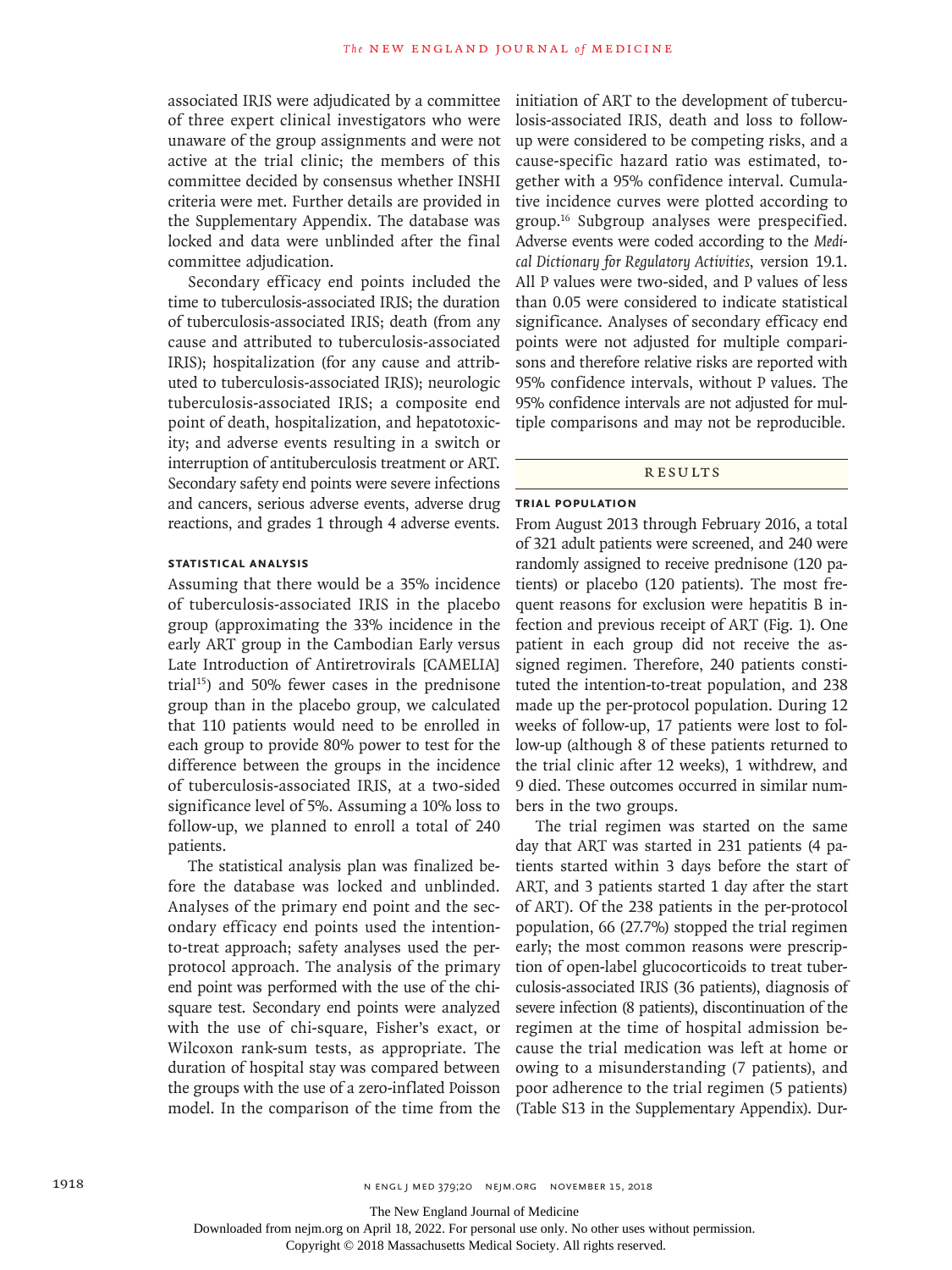

ing the trial, the ethics committee requested that the data be unblinded for 1 patient who died. Three patients (2 in the prednisone group and 1 in the placebo group) received a diagnosis of rifampin-resistant tuberculosis after trial entry and were switched to treatment for drug-resistant tuberculosis.

The baseline characteristics were balanced across the two groups (Table 1). The median age was 36 (interquartile range, 30 to 42), 60% were men, and 73% had microbiologically confirmed tuberculosis; the median CD4 count was 49 cells per microliter (interquartile range, 24 to 86), and the median HIV type 1 (HIV-1) RNA viral load was 5.5  $log<sub>10</sub>$  copies per milliliter (interquartile range, 5.2 to 5.9). Patients had received antituberculosis treatment for a median of 17 days before starting ART. The ART regimen in 233 of the 240 patients (97.1%) was tenofovir, emtricitabine (or lamivudine), and efavirenz.

#### **Primary End Point**

A total of 39 of 120 patients (32.5%) in the prednisone group and 56 of 120 patients (46.7%) in the placebo group received a diagnosis of paradoxical tuberculosis-associated IRIS (relative risk, 0.70; 95% confidence interval [CI], 0.51 to 0.96; P=0.03) (Fig. 2A). The absolute difference between the groups in the incidence of tuberculosis-associated IRIS was 14.2 percentage points (95% CI, 1.9 to 26.4). The estimates of relative risk associated with prednisone in prespecified subgroups were similar to the overall estimate for the total trial population, but for most subgroups this difference was not significant (Table 2).

Among patients in the prednisone group who received a diagnosis of tuberculosis-associated IRIS, 10 had lymph-node involvement or abscess formation, 15 had new or worsening features on radiography, and 2 had new or worsening serositis. Fourteen patients met the INSHI criteria on

The New England Journal of Medicine

Downloaded from nejm.org on April 18, 2022. For personal use only. No other uses without permission.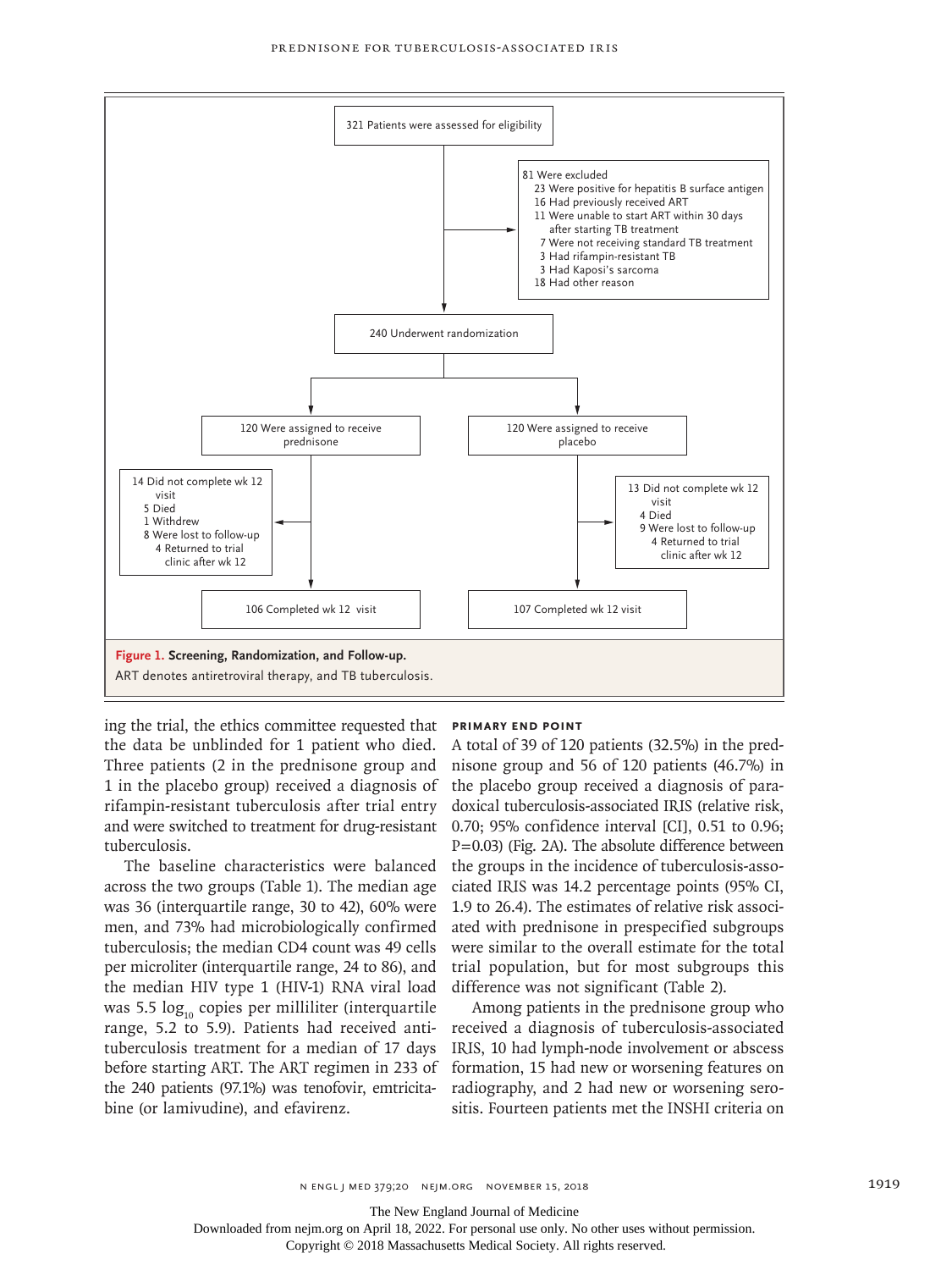| Table 1. Characteristics of the Patients at Baseline.*                     |                                        |                                     |  |  |  |  |
|----------------------------------------------------------------------------|----------------------------------------|-------------------------------------|--|--|--|--|
| Characteristic                                                             | <b>Prednisone Group</b><br>$(N = 120)$ | <b>Placebo Group</b><br>$(N = 120)$ |  |  |  |  |
| Median age $(IQR)$ - yr                                                    | $36(31-42)$                            | $36(29-42)$                         |  |  |  |  |
| Male sex - no. $(%)$                                                       | 71 (59.2)                              | 73 (60.8)                           |  |  |  |  |
| Median body-mass index (IQR) +                                             | $21(19-24)$                            | $21(19-24)$                         |  |  |  |  |
| Median CD4 count (IQR) — no. of cells/ $\mu$ l                             | $51(27-84)$                            | $49(23 - 88)$                       |  |  |  |  |
| Median HIV-1 RNA viral load (IQR) — $log_{10}$ copies/ml                   | $5.5(5.2-5.9)$                         | $5.6(5.2 - 5.9)$                    |  |  |  |  |
| Microbiologically confirmed TB - no. (%) $\ddagger$                        | 86 (71.7)                              | 89 (74.2)                           |  |  |  |  |
| Median hemoglobin level $(IQR)$ - $g/dI$                                   | $9.7(8.8-11.1)$                        | $9.8(8.5-10.9)$                     |  |  |  |  |
| Median white-cell count (IQR) $- \times 10^{-9}$ /liter                    | $3.7(2.9-5.1)$                         | $3.4(2.6-5.0)$                      |  |  |  |  |
| Median neutrophil count (IQR) $- \times 10^{-9}$ /liter                    | $2.3(1.5-3.1)$                         | $2.0(1.4-2.9)$                      |  |  |  |  |
| Median platelet count (IQR) $- \times 10^{-9}$ /liter                      | 311 (259-413)                          | 300 (226-396)                       |  |  |  |  |
| Median sodium level (IQR) - mmol/liter                                     | 136 (134-139)                          | 137 (135-139)                       |  |  |  |  |
| Median creatinine level (IQR) $-\mu$ mol/liter                             | 57 (50-66)                             | 59 (50-70)                          |  |  |  |  |
| Median total bilirubin level (IQR) $-\mu$ mol/liter                        | $6(4-7)$                               | $6(4-8)$                            |  |  |  |  |
| Median alanine aminotransferase level (IQR) — IU/liter                     | $26(18-38)$                            | 28 (20-40)                          |  |  |  |  |
| Median alkaline phosphatase level (IQR) - IU/liter                         | $113(87-149)$                          | $115(91-163)$                       |  |  |  |  |
| Median C-reactive protein level (IQR) — mg/liter                           | $10.9(4.0-30.1)$                       | $10.7(4.6-29.9)$                    |  |  |  |  |
| Median Karnofsky performance score (IQR) [                                 | 90 (80-90)                             | $90(80-90)$                         |  |  |  |  |
| Median duration of TB treatment before initiation of ART<br>$(IQR)$ — days | $16(15-22)$                            | $17(15-21)$                         |  |  |  |  |

\* To convert the values for creatinine to milligrams per deciliter, divide by 88.4. To convert the values for bilirubin to milligrams per deciliter, divide by 17.1. ART denotes antiretroviral therapy, HIV-1 human immunodeficiency virus type 1, IQR interquartile range, and TB tuberculosis.

† The body-mass index is the weight in kilograms divided by the square of the height in meters.

‡ Microbiologically confirmed TB was defined as *Mycobacterium tuberculosis* detected on culture or with the use of the Xpert MTB/RIF assay (Cepheid) or as positive acid-fast bacilli on smear microscopy.

§ The Karnofsky performance score ranges from 0 to 100, with lower scores indicating greater disability.

the basis of two or three minor criteria alone.14 In the placebo group, 23 patients had lymph-node involvement or abscess formation, 26 had new or worsening features on radiography, 2 had new or worsening serositis, and 12 patients met the INSHI criteria on the basis of two or three minor criteria alone. No cases of neurologic tuberculosis-associated IRIS were diagnosed.

## **Secondary Efficacy End Points**

The cumulative incidence of tuberculosis-associated IRIS over 84 days was lower in the prednisone group than in the placebo group (hazard ratio, 0.61; 95% CI, 0.41 to 0.92) (Fig. 2B). Among the 95 patients who received a diagnosis of tuberculosis-associated IRIS, the median time to the onset of symptoms related to the syndrome was similar in the two groups (10 days [interquartile range, 5 to 13] in the prednisone group and 8 days

[interquartile range, 4 to 12] in the placebo group).

Fewer patients in the prednisone group than in the placebo group met at least one major INSHI criterion (relative risk, 0.57; 95% CI, 0.37 to 0.87) (Table 3). Fewer patients in the prednisone group than in the placebo group were treated for tuberculosis-associated IRIS with open-label glucocorticoids (relative risk, 0.47; 95% CI, 0.27 to 0.81). When the analysis was restricted to the 95 patients who received a diagnosis of tuberculosisassociated IRIS, 16 of 39 (41.0%) in the prednisone group and 34 of 56 (60.7%) in the placebo group received treatment with open-label glucocorticoids (relative risk, 0.68; 95% CI, 0.44 to 1.04) (Table S10 in the Supplementary Appendix).

During the 12 weeks of follow-up, there were five deaths in the prednisone group and four in the placebo group ( $P=1.00$ ); one death was attrib-

The New England Journal of Medicine

Downloaded from nejm.org on April 18, 2022. For personal use only. No other uses without permission.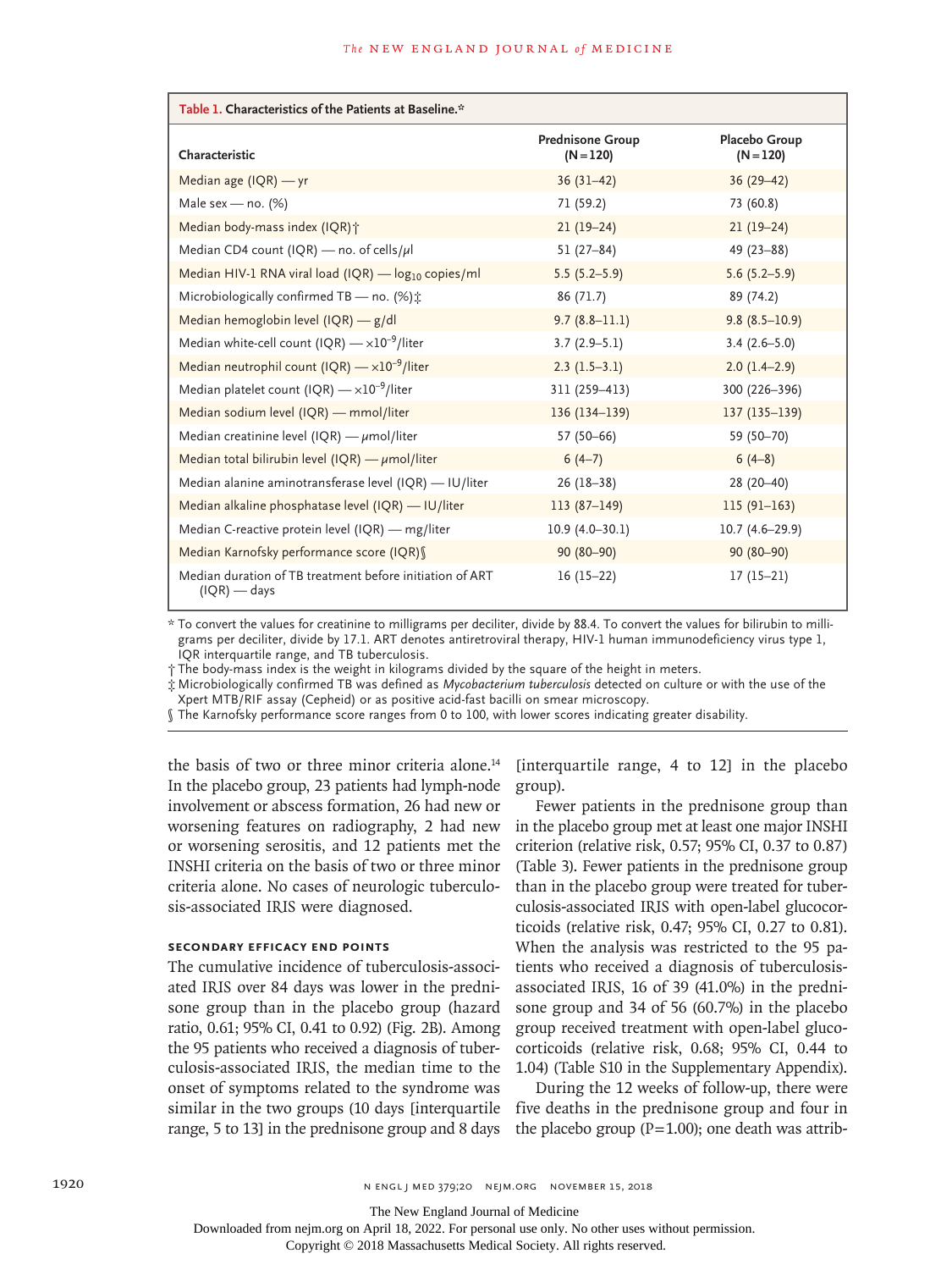

#### **Figure 2. Cumulative Incidence of Paradoxical TB-Associated Immune Reconstitution Inflammatory Syndrome (IRIS).**

Panel A shows the cumulative incidence of the primary end point of paradoxical TB-associated IRIS at 12 weeks. If paradoxical TB-associated IRIS had not developed before a patient died, withdrew, or was lost to follow-up, the patient was considered not to have had the syndrome. Panel B shows the cumulative incidence of TB-associated IRIS over 84 days. Diagnosis of TB-associated IRIS was determined

| Table 2. Analysis of the Primary End Point in Prespecified Subgroups.* |                                        |                              |                                  |  |  |  |
|------------------------------------------------------------------------|----------------------------------------|------------------------------|----------------------------------|--|--|--|
| Subgroup                                                               | <b>Prednisone Group</b><br>$(N = 120)$ | Placebo Group<br>$(N = 120)$ | <b>Relative Risk</b><br>(95% CI) |  |  |  |
|                                                                        | $no. /total no.$ (%)                   |                              |                                  |  |  |  |
| CD4 count at screening                                                 |                                        |                              |                                  |  |  |  |
| ≤50 cells/µl                                                           | 28/60 (46.7)                           | 37/62 (59.7)                 | $0.78(0.56 - 1.10)$              |  |  |  |
| $>50$ cells/µl                                                         | 11/60(18.3)                            | 19/58 (32.8)                 | $0.56(0.29 - 1.07)$              |  |  |  |
| HIV-1 RNA viral load at screening                                      |                                        |                              |                                  |  |  |  |
| $>100,000$ copies/ml                                                   | 36/102 (35.3)                          | 50/99 (50.5)                 | $0.70(0.50 - 0.97)$              |  |  |  |
| $\leq$ 100,000 copies/ml                                               | 3/17(17.6)                             | 5/20(25.0)                   | $0.71(0.20 - 2.53)$              |  |  |  |
| Microbiologically confirmed TB+                                        | 33/86 (38.4)                           | 43/89 (48.3)                 | $0.79(0.56 - 1.12)$              |  |  |  |
| No rifampin-resistant TB diagnosed after<br>enrollment*                | 39/118 (33.1)                          | 55/119 (46.2)                | $0.72(0.52 - 0.99)$              |  |  |  |

\* The primary end point was the development of paradoxical TB-associated IRIS within 12 weeks after enrollment according to the International Network for the Study of HIV-associated IRIS (INSHI) criteria.<sup>14</sup>

† Microbiologically confirmed TB was defined as *Mycobacterium tuberculosis* detected on culture or with the use of the Xpert MTB/RIF assay (Cepheid) or as positive acid-fast bacilli on smear microscopy.

‡ In three patients (two in the prednisone group and one in the placebo group), rifampin-resistant TB was diagnosed after enrollment, and these patients are excluded from the denominator in this analysis.

uted to tuberculosis-associated IRIS (Table S3 in group than in the placebo group. Fewer patients the Supplementary Appendix). Fewer patients in in the prednisone group than in the placebo the prednisone group than in the placebo group group required a switch or interruption of ART were hospitalized (17 vs. 27), but the difference or antituberculosis treatment owing to adverse was not significant. In a zero-inflated Poisson events, but the difference was not significant; 37 model, which included all patients, the duration events occurred among 29 patients (10 in the of hospital stay was shorter in the prednisone prednisone group and 19 in the placebo group).

The New England Journal of Medicine

Downloaded from nejm.org on April 18, 2022. For personal use only. No other uses without permission.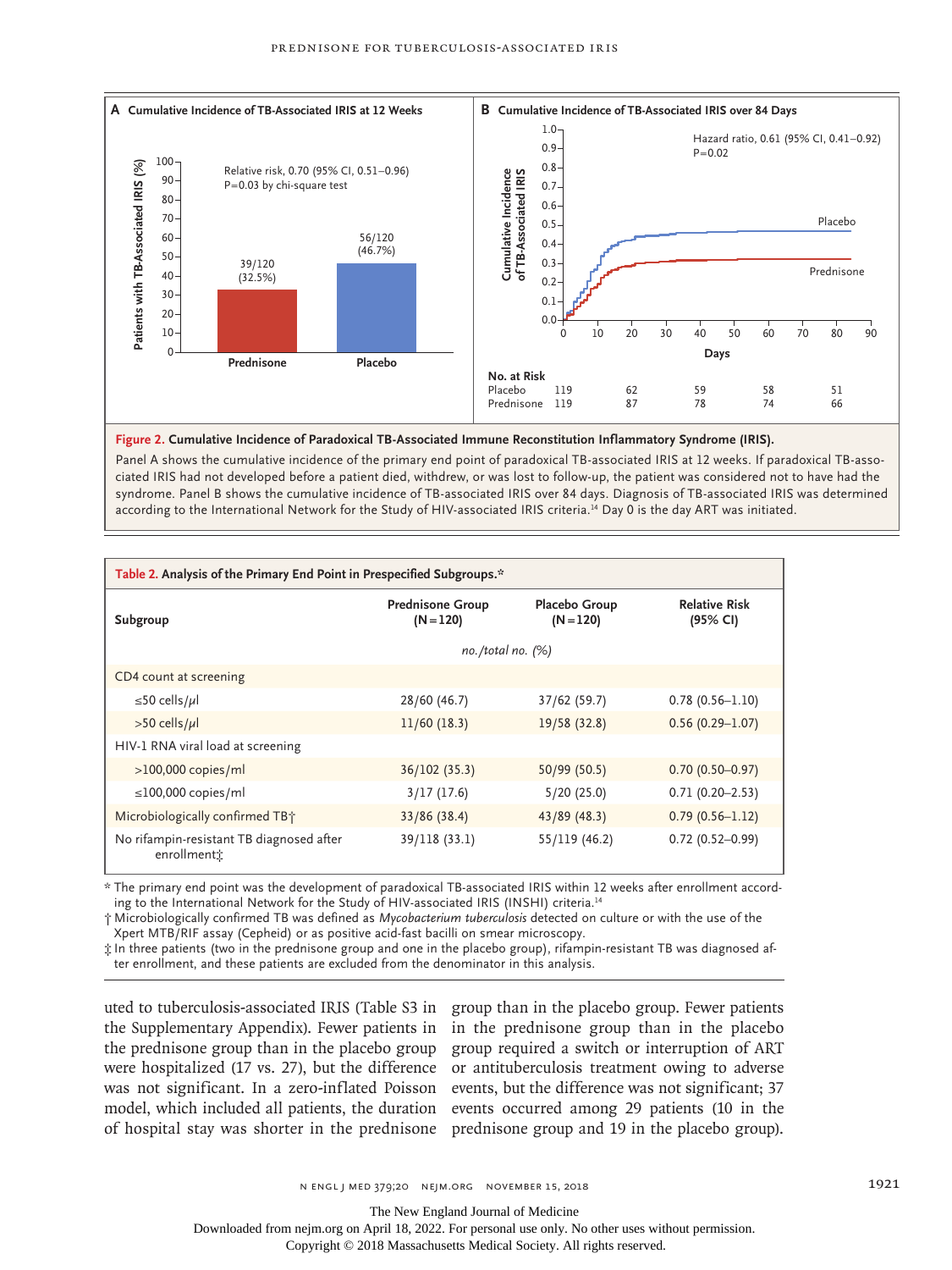| Table 3. Primary and Secondary End Points.*                                                          |                                        |                              |                                  |         |  |  |  |
|------------------------------------------------------------------------------------------------------|----------------------------------------|------------------------------|----------------------------------|---------|--|--|--|
| <b>End Point</b>                                                                                     | <b>Prednisone Group</b><br>$(N = 120)$ | Placebo Group<br>$(N = 120)$ | <b>Relative Risk</b><br>(95% CI) | P Value |  |  |  |
| Primary end point                                                                                    |                                        |                              |                                  |         |  |  |  |
| TB-associated IRIS meeting INSHI criteria - no. (%)                                                  | 39 (32.5)                              | 56 (46.7)                    | $0.70(0.51 - 0.96)$              | 0.03    |  |  |  |
| Secondary efficacy end points                                                                        |                                        |                              |                                  |         |  |  |  |
| TB-associated IRIS meeting at least 1 major INSHI<br>criterion - no. (%)                             | 25(20.8)                               | 44 (36.7)                    | $0.57(0.37 - 0.87)$              |         |  |  |  |
| Sustained TB-associated IRIS - no. (%) <sup>+</sup>                                                  | 35(29.2)                               | 50 $(41.7)$                  | $0.70(0.49 - 0.99)$              |         |  |  |  |
| Median duration of TB-associated IRIS (IQR) - days;                                                  | 49 (31-97)                             | $35(19-82)$                  |                                  |         |  |  |  |
| Open-label glucocorticoid treatment of TB-associated<br>$IRIS - no.$ (%)                             | 16(13.3)                               | 34(28.3)                     | $0.47(0.27 - 0.81)$              |         |  |  |  |
| Hospitalization for TB-associated IRIS - no. (%)                                                     | 5(4.2)                                 | 9(7.5)                       | $0.56(0.19-1.61)$                |         |  |  |  |
| Hospitalization for any cause - no. (%)                                                              | 17(14.2)                               | 27(22.5)                     | $0.63(0.36 - 1.09)$              |         |  |  |  |
| Death from any cause - no. (%)                                                                       | 5(4.2)                                 | 4(3.3)                       | $1.25(0.34 - 4.54)$              | 1.00    |  |  |  |
| Death attributed to TB-associated IRIS - no. (%)                                                     | $\mathbf{0}$                           | 1(0.8)                       | Could not be<br>calculated       | 1.00    |  |  |  |
| Composite end point of death, hospitalization, and<br>hepatotoxicity - no. (%)                       | 22(18.3)                               | 32 (26.7)                    | $0.69(0.43 - 1.11)$              |         |  |  |  |
| Interruption of ART, TB treatment, or both owing to<br>adverse event - no. (%)                       | 10(8.3)                                | 19(15.8)                     | $0.53(0.26 - 1.08)$              |         |  |  |  |
| Interruption of ART, TB treatment, or both owing to<br>drug-induced liver injury or rash - no. (%)   | 6(5.0)                                 | 8(6.7)                       | $0.75(0.27 - 2.10)$              |         |  |  |  |
| Secondary safety end points:                                                                         |                                        |                              |                                  |         |  |  |  |
| Severe infection - no./total no. (%) \                                                               | 11/119(9.2)                            | 18/119 (15.1)                | $0.61(0.30 - 1.24)$              | 0.23    |  |  |  |
| Grade 3 clinical adverse event - no./total no. (%)                                                   | 33/119 (27.7)                          | 53/119(44.5)                 | $0.62$ (0.44-0.89)               | 0.01    |  |  |  |
| Grade 4 clinical adverse event - no./total no. (%)                                                   | 8/119(6.7)                             | 10/119(8.4)                  | $0.80(0.33 - 1.96)$              | 0.81    |  |  |  |
| Serious adverse event - no./total no. (%)                                                            | 24/119 (20.2)                          | 30/119 (25.2)                | $0.80(0.50 - 1.28)$              | 0.44    |  |  |  |
| Adverse drug reaction - no./total no.**                                                              | 22/119                                 | 21/119                       | $1.05(0.61 - 1.80)$              | 1.00    |  |  |  |
| Definitely related to trial regimen                                                                  | 0/22                                   | 0/21                         |                                  |         |  |  |  |
| Probably related to trial regimen                                                                    | 1/22                                   | 2/21                         |                                  |         |  |  |  |
| Possibly related to trial regimen                                                                    | 21/22                                  | 19/21                        |                                  |         |  |  |  |
| CD4 count at week 12                                                                                 |                                        |                              |                                  |         |  |  |  |
| No. of patients in analysis                                                                          | 106                                    | 106                          |                                  |         |  |  |  |
| Median (IQR) — no. of cells/ $\mu$ l                                                                 | 164 (97-226)                           | 150 (100-226)                |                                  | 0.73    |  |  |  |
| Decrease in HIV-1 RNA viral load of <2 log <sub>10</sub> copies/ml<br>at week 12 - no./total no. (%) | 6/105(5.7)                             | 9/105(8.6)                   | $0.67(0.25 - 1.81)$              | 0.59    |  |  |  |

For contingency analyses, the chi-square test was used, unless the expected cell frequency was less than 6, in which case Fisher's exact test was used. The Wilcoxon rank-sum test was used to compare continuous variables.

Sustained TB-associated IRIS was defined as a duration of more than 14 days, the need for open-label glucocorticoid treatment, or both. For the duration of TB-associated IRIS, we excluded three participants, all of whom were receiving glucocorticoid treatment: two participants with ongoing TB-associated IRIS who died and one participant with ongoing TB-associated IRIS who was lost to follow-up.

Additional information on secondary safety end points is provided in Tables S1, S5 through S8, and S16 through S19 in the Supplementary Appendix.

Severe infections were considered to be acquired immunodeficiency syndrome (AIDS)-defining illnesses or invasive bacterial infections; 33 severe infections occurred among 29 participants: cryptococcal meningitis in 3 (1 in the prednisone group and 2 in the placebo group), esophageal candidiasis in 10 (4 in the prednisone group and 6 in the placebo group), sepsis in 7 (4 in the prednisone group and 3 in the placebo group), pneumonia in 7 (2 in the prednisone group and 5 in the placebo group), pyelonephritis in 1 patient in the placebo group, *Clostridium difficile* colitis in 3 patients in the placebo group, and dysentery in 2 (1 in the prednisone group and 1 in the placebo group).

Adverse events of grade 1, 2, 3, and 4 were defined according to the Division of AIDS Table for Grading the Severity of Adult and Pediatric Adverse Events, version 1.0. In the prednisone group, there were 517 clinical events of grade 1 severity, 167 events of grade 2 severity, 66 events of grade 3 severity, and 10 events of grade 4 severity. In the placebo group, there were 660 clinical events of grade 1 severity, 218 events of grade 2 severity, 112 events of grade 3 severity, and 12 events of grade 4 severity.

Serious adverse events were defined according to International Conference on Harmonisation guidelines for Good Clinical Practice definitions. In the prednisone group, there were 55 serious adverse events among 24 patients; in the placebo group, there were 56 serious adverse events among 30 patients.

\*\* Adverse drug reactions were defined as adverse events determined by the trial doctor to be possibly, probably, or definitely related to the trial regimen but not to open-label prednisone. A total of 45 probable or possible adverse drug reactions were reported among 43 patients. None of these were categorized as serious adverse events.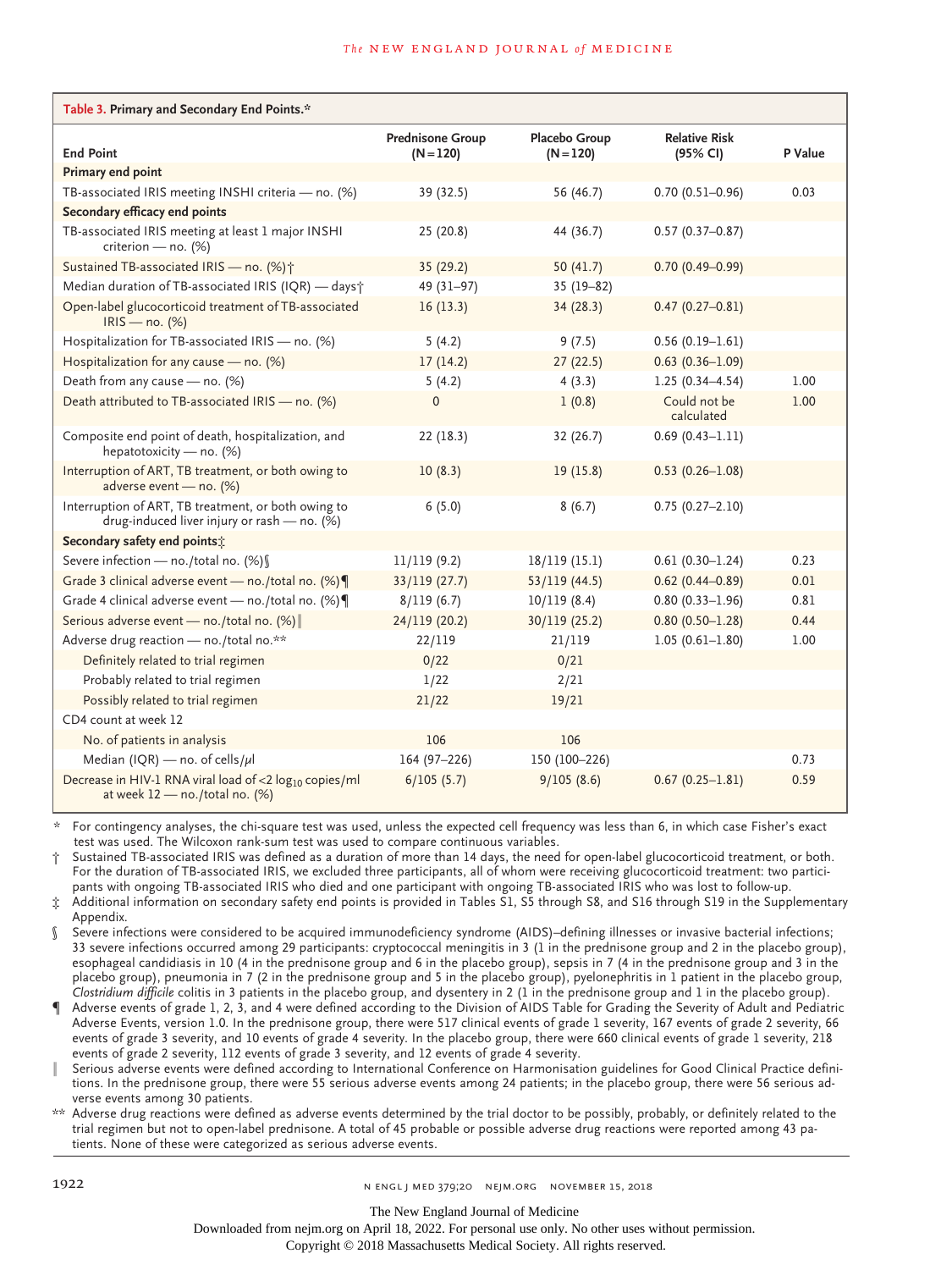## **Secondary Safety End Points**

Fewer patients in the prednisone group than in the placebo group had clinical adverse events of grade 3, but there was no significant difference in grade 4 events. There were also no significant differences between the groups in grade 3 or 4 laboratory adverse events. A total of 33 severe infections (defined as new acquired immunodeficiency syndrome [AIDS]–defining illnesses or invasive bacterial infections) were diagnosed in 29 patients: 11 (9.2%) in the prednisone group and 18 (15.1%) in the placebo group  $(P=0.23)$ . There was no significant between-group difference in prespecified adverse events related to glucocorticoid treatment (18 events in the prednisone group and 23 in the placebo group). There was no significant difference between the groups in CD4 cell count or HIV-1 RNA suppression at week 12.

Vital status at 1 year was available for 239 patients: 18 had died (8 in the prednisone group and 10 in the placebo group). Status with respect to cancer was ascertained for 220 patients at 1 year. One case of Kaposi's sarcoma was diagnosed: the patient (who was in the placebo group) had received open-label prednisone starting at week 2 to treat presumed tuberculosis-associated IRIS and then discontinued ART at week 20; the patient returned to the trial clinic at week 28 with a Kaposi's sarcoma lesion that resolved after reinitiation of ART. Additional information on secondary efficacy end points, adverse events, and other safety variables is provided in the Supplementary Appendix.

## Discussion

Prophylactic prednisone during the first 4 weeks after the initiation of ART in adult patients at high risk for tuberculosis-associated IRIS resulted in a 30% lower incidence of tuberculosis-associated IRIS than placebo. Prednisone use was not associated with an excess risk of severe infections, cancers, or adverse events. Prednisone might exert its effect by suppressing the symptoms of only mild cases of tuberculosis-associated IRIS, but our findings suggest that this was not the case. We found that prescription of openlabel glucocorticoids, which are generally prescribed to treat patients with more severe tuberculosis-associated IRIS, was 53% less in the prednisone group than in the placebo group, and a significantly smaller proportion of patients

in the prednisone group than in the placebo group met at least one major INSHI criterion.

The development of tuberculosis-associated IRIS in 47% of the patients in the placebo group in our trial is higher than the pooled estimate of 18% from a meta-analysis of 40 cohort studies<sup>4</sup>; our finding reflects our enrollment of patients at high risk for tuberculosis-associated IRIS who had low CD4 counts and short intervals between starting antituberculosis treatment and starting ART. A study in India involving patients with a similar high-risk profile showed an incidence of tuberculosis-associated IRIS of 54%.17 In one previous trial of a prophylactic strategy for IRIS, the CCR5 antagonist maraviroc was evaluated for prevention of all causes of IRIS, but the trial did not show a lower incidence of IRIS in the group that received maraviroc than in the group that received placebo.<sup>18</sup>

The dose of prednisone used in our trial was relatively low, considering that rifampin reduces plasma exposure to prednisone (clearance is increased 45% by rifampin).<sup>19</sup> In several rheumatologic conditions (e.g., rheumatoid arthritis), lowdose glucocorticoids are effective,<sup>20-22</sup> which indicates that there is a substantial antiinflammatory effect. Lower doses of glucocorticoids may cause less harm than higher doses, which is an important consideration in the prevention of tuberculosis-associated IRIS.

Kaposi's sarcoma was diagnosed in one patient in the placebo group who received openlabel prednisone and in whom ART was interrupted. By contrast, in the Investigation of the Management of Pericarditis (IMPI) trial, prednisolone for the treatment of tuberculous pericarditis resulted in a significant excess risk of HIVrelated cancers.9 The differences between our trial and the IMPI trial were that we used a lower dose of prednisone for a shorter duration, and all the patients in our trial started ART at the same time that they started the trial regimen. In the IMPI trial, 22% of HIV-positive patients were receiving ART at entry, and 72% by 6 months.<sup>9</sup> Our findings show that short-course glucocorticoids can be used safely in patients receiving ART.

We found a trend toward fewer interruptions of ART or antituberculosis treatment in the prednisone group than in the placebo group. This finding is consistent with two previous observations from placebo-controlled trials of adjunctive glucocorticoids: in one trial, there were fewer events of drug-induced liver injury in the group

The New England Journal of Medicine

Downloaded from nejm.org on April 18, 2022. For personal use only. No other uses without permission.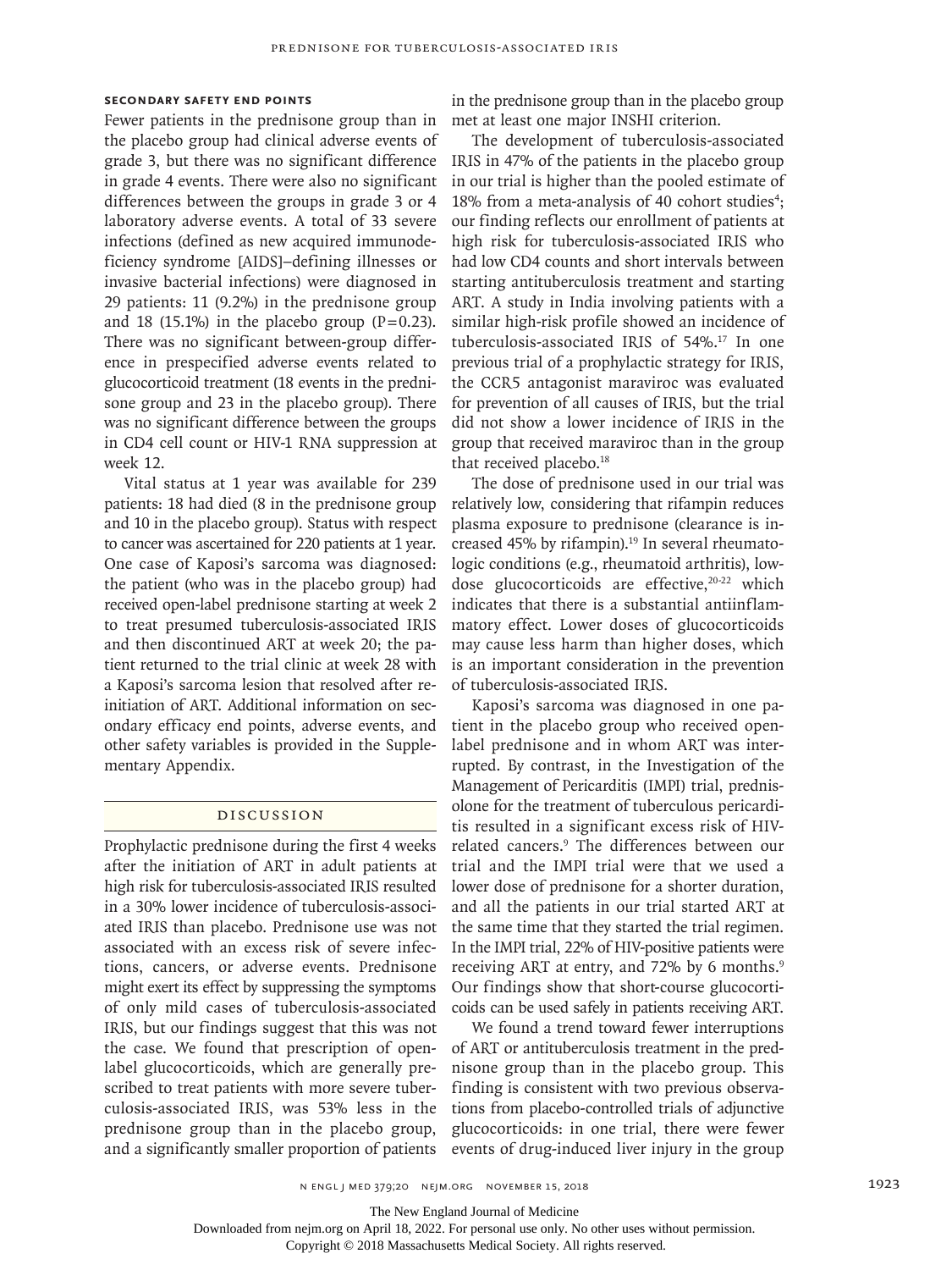assigned to dexamethasone for the treatment of tuberculous meningitis than in the group assigned to placebo<sup>23</sup>; in another trial, in which methylprednisolone was assessed for the treatment of AIDS-related pneumocystis pneumonia, fewer participants in the methylprednisolone group than in the placebo group stopped trimethoprim-sulfamethoxazole owing to hypersensitivity.24 Reducing the risk of adverse drug reactions, which are more frequent in HIV-infected patients, $25$  is another potential benefit of glucocorticoids. The lower incidence of grade 3 clinical adverse events in the prednisone group than in the placebo group may reflect that these patients had fewer symptoms related to tuberculosisassociated IRIS and fewer adverse drug reactions to ART and antituberculosis treatment.

Our trial has several limitations. First, our findings may not be generalizable to inpatients; however, most patients with HIV-associated tuberculosis are ambulatory. Our trial site was a busy government-run clinic in which guidelines for HIV and tuberculosis management are aligned with WHO guidelines. Second, our trial was not sufficiently powered to detect mortality differences. Third, a quarter of our patients had clinically diagnosed tuberculosis, and they may have had other opportunistic diseases. However, this is unlikely, since we enrolled only patients with a clinical diagnosis of tuberculosis who had a response to antituberculosis treatment. Fourth, the 30% lower incidence of tuberculosis-associated IRIS in the prednisone group than in the placebo group was smaller than the 50% predicted in our sample-size calculation, but the difference was statistically significant because the event rate was higher than predicted.

In conclusion, we found that among adult HIV-infected patients receiving antituberculosis treatment who were at high risk for tuberculosisassociated IRIS, the incidence of tuberculosisassociated IRIS was lower among those who received a 4-week course of prednisone, prescribed when ART was started, than among those who received placebo. Future studies could evaluate higher doses of prednisone or target prednisone prophylaxis in patients identified as having a high risk of tuberculosis-associated IRIS on the basis of immune biomarkers.17

The opinions, findings, and conclusions expressed are those of the authors alone and are not necessarily those of the funders.

Supported by the European and Developing Countries Clinical Trials Partnership through a Strategic Primer Grant (SP.2011.41304.074) that was awarded to the University of Cape Town, the Institute of Tropical Medicine, and Imperial College London, funding from the Department of Science and Technology of the government of South Africa, grants (098316, 084323, 104803, 203135) from the Wellcome Trust, and a doctoral fellowship (awarded to Dr. Stek) from the Institute for Tropical Medicine. Dr. Meintjes is supported by a grant (64787) from the South African Research Chairs Initiative of the Department of Science and Technology and the National Research Foundation (NRF) of South Africa, NRF incentive funding (UID: 85858), and the South African Medical Research Council through its TB and HIV Collaborating Centres Programme, with a grant (RFA# SAMRC-RFA-CC: TB/HIV/AIDS-01-2014) funded by the National Department of Health. Dr. Wilkinson is supported by a grant (10218) from the Francis Crick Institute, which is funded by Wellcome, Research Councils UK, and Cancer Research UK.

No potential conflict of interest relevant to this article was reported.

Disclosure forms provided by the authors are available with the full text of this article at NEJM.org.

We thank the clinical and management staff of the Western Cape Government Department of Health and the City of Cape Town for their support of the trial; the trial team (Alison Swartz, Edwin Wouters, Christiana Nöstlinger, Yolisa Sigila, Monica Magwayi, Nobom Masimini, Nashreen Omar-Davies, Loraine Swanepoel, Rene Goliath, Kathryn Wood, Holly Gathercole, Nomvula Makade, and Antoneta Mashinyira); Joris Menten for statistical advice during the planning phase; Danielle Van Melle (ITM) for initial administrative support to the trial management group; the clinic staff (Shaheed Matthee, Jan Kuene, and all medical, nursing, and counseling staff); Bill Burman (independent member of the trial steering committee); Colleen Whitelaw (independent pharmacist); Tom Boyles (independent member of the end-points committee); Gavin Churchyard (chair of the data and safety monitoring board); Julian Elliott and Guy Thwaites (members of the data and safety monitoring board); Maia Lesosky (independent statistician for the data and safety monitoring board); Michael Hubbard for database development and maintenance; and Andrew Boulle for assistance with data acquisition.

#### **Appendix**

The New England Journal of Medicine

Downloaded from nejm.org on April 18, 2022. For personal use only. No other uses without permission.

The authors' full names and academic degrees are as follows: Graeme Meintjes, M.B., Ch.B., Ph.D., Cari Stek, M.D., Lisette Blumenthal, M.B., Ch.B., Friedrich Thienemann, M.D., Charlotte Schutz, M.B., Ch.B., Jozefien Buyze, Ph.D., Raffaella Ravinetto, Pharm.D., Ph.D., Harry van Loen, M.Sc., Amy Nair, M.Sc., Amanda Jackson, B.Sc., Robert Colebunders, M.D., Ph.D., Gary Maartens, M.B., Ch.B., Robert J. Wilkinson, F.Med.Sci., and Lutgarde Lynen, M.D., Ph.D.

The authors' affiliations are as follows: the Wellcome Centre for Infectious Diseases Research in Africa, Institute of Infectious Disease and Molecular Medicine (G. Meintjes, C. Stek, L.B., F.T., C. Schutz, A.N., A.J., R.J.W.), the Department of Medicine (G. Meintjes, C. Stek, F.T., C. Schutz, R.J.W.), and the Division of Clinical Pharmacology, Department of Medicine (G. Maartens), University of Cape Town, Cape Town, South Africa; the Department of Clinical Sciences, Institute of Tropical Medicine, Antwerp, Belgium (C. Stek, J.B., R.R., H.L., R.C., L.L.); the Department of Internal Medicine, University Hospital of Zurich, Zurich, Switzerland (F.T.); and the Department of Medicine, Imperial College London and the Francis Crick Institute, London (R.J.W.).